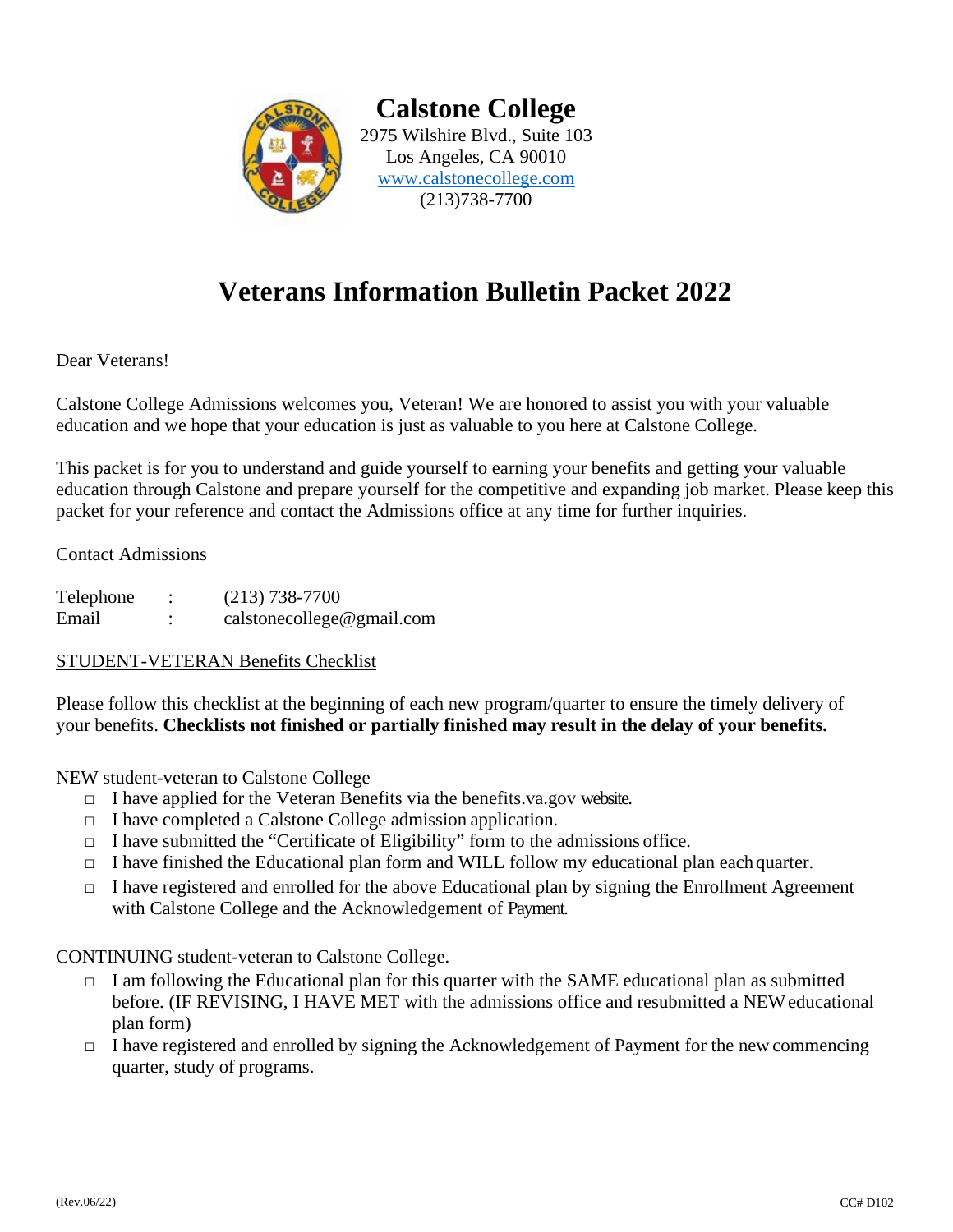#### HOW TO APPLY:

Please follow this checklist at the beginning of each new program to ensure the timely delivery of your benefits. **Checklists not finished or partially finished may result in the delay of your benefits.** *Calstone College does NOT know the estimated wait time for these benefits.*

#### NEW STUDENT-VETERAN

| Step 1: | Apply for VA Benefits.<br>- Go to HYPERLINK "http://vabenefits.vba.va.gov/vonapp/main.asp"<br>http://vabenefits.vba.va.gov/vonapp/main.asp to file your claim for your Veterans                                                   |                                                                                                                                                                                       |  |  |
|---------|-----------------------------------------------------------------------------------------------------------------------------------------------------------------------------------------------------------------------------------|---------------------------------------------------------------------------------------------------------------------------------------------------------------------------------------|--|--|
|         |                                                                                                                                                                                                                                   |                                                                                                                                                                                       |  |  |
|         |                                                                                                                                                                                                                                   |                                                                                                                                                                                       |  |  |
|         |                                                                                                                                                                                                                                   | - After completing your application, please wait 3-4 weeks and then you will receive your<br>"Certificate of Eligibility" form. Submit this form to Admissions with your application. |  |  |
| Step 2: | <b>Complete an admissions Application for Calstone College</b>                                                                                                                                                                    |                                                                                                                                                                                       |  |  |
|         | - Get our admissions application online or in-person at Calstone and submit the necessary<br>requirements. There is a \$10 application fee.                                                                                       |                                                                                                                                                                                       |  |  |
| Step 3: | Once accepted, submit all required forms necessary.                                                                                                                                                                               |                                                                                                                                                                                       |  |  |
|         | - This includes the requirements on the application, your certificate of eligibility, and any<br>other forms requested by the admissions department.                                                                              |                                                                                                                                                                                       |  |  |
| Step 4: | Complete the Educational plan and register for your Quarter Program.                                                                                                                                                              |                                                                                                                                                                                       |  |  |
|         | - Once you have gotten everything else done, the educational plan form can be emailed or<br>mailed to you.                                                                                                                        |                                                                                                                                                                                       |  |  |
|         | - Once your educational plan form is complete, register for your program with the<br>Admissions office by signing the "acknowledgement of payment" form. There<br>is a \$200 registration fee.                                    |                                                                                                                                                                                       |  |  |
| Step 5: | Sign the Enrollment Agreement with Admissions.                                                                                                                                                                                    |                                                                                                                                                                                       |  |  |
|         | - You may sign your enrollment agreement during your registration of your program.                                                                                                                                                |                                                                                                                                                                                       |  |  |
|         | CONTINUING STUDENT-VETERAN                                                                                                                                                                                                        |                                                                                                                                                                                       |  |  |
| Step 1: | Review the checklist for any revisions by Calstone or yourself. (If no revisions need to be made,<br>by you, please see admissions to register for your courses by signing the acknowledgement of<br>payment form & FINISH here.) |                                                                                                                                                                                       |  |  |
|         |                                                                                                                                                                                                                                   |                                                                                                                                                                                       |  |  |
| Step 2; | If updating any personal information or revising your educational plan, submit the proper forms.                                                                                                                                  |                                                                                                                                                                                       |  |  |
| Step 3: | Complete and submit updated Educational Plan form and register with Admissions by signing<br>the Acknowledgement of Payment per each new commencing program or quarter.                                                           |                                                                                                                                                                                       |  |  |

Step 4: Sign the Enrollment Agreement if you are submitting a REVISED Educational Plan form.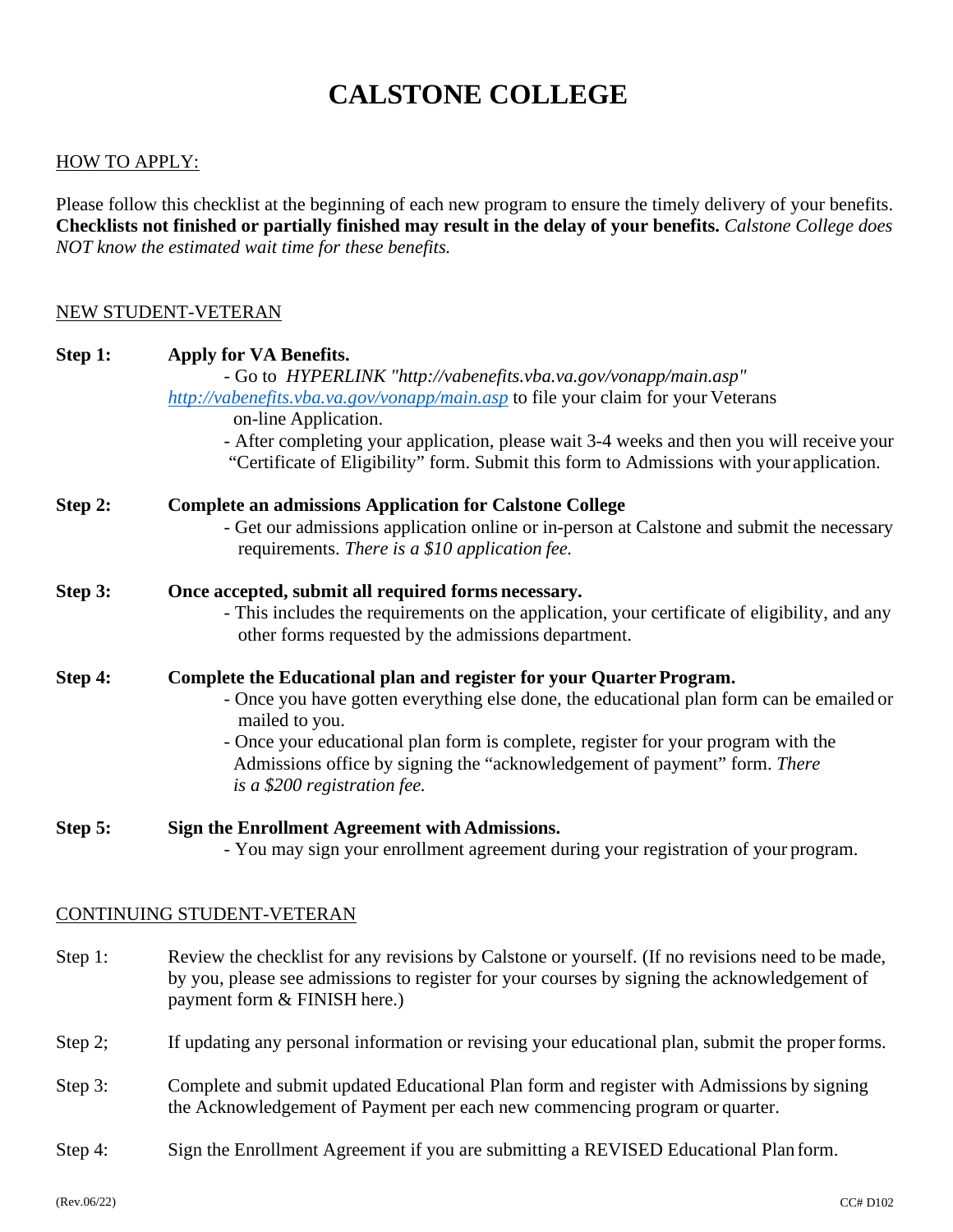#### **Obligation & Responsibilities Form**

By signing this form, you the student-veteran, understand to all obligations and responsibilities that is stated below on this form in order to receive your full VA educational benefits. Calstone reserves the right to change, update, revise any information necessary to better provide our services.

*Note: If any benefits are late please contact (888) 442-4551 to speak with a counselor from the Department of Veterans Affairs.*

#### **REQUIREMENTS TO CHANGING YOUR EDUCATIONAL PLAN**

- □ Complete and submit NEW, REVISED Educational Plan form.
- □ Register and sign the "Acknowledgement of Payment" form.
- □ Sign new Enrollment Agreement.

#### **TRANSCRIPTS**

 $\Box$  All student-veterans must have official transcripts delivered to the Admissions office at Calstone from ALL prior postsecondary education and training, and high school.

#### **EDUCATIONAL PLAN**

 $\Box$  You must follow your educational plan form submitted with your initial application. If you want to add or not take courses, this would be a revision to your Educational Plan so, please re-submit another Educational Plan form and register.

#### **REGISTERATION**

□ At the end of your commencing quarter or the end of your program (which ever comes later), you MUST REGISTER again for the new quarter even though you are following your EducationPlan.

#### **CATALOG**

□ You are responsible for obtaining your own Veteran Bulletin Packet and Information.

#### **WITHDRAWLS**

 $\Box$  You may withdrawal from a program within the first 30 days of the program start date. You must repay the Veterans Affairs for ANY BENEFITS you received.

#### **CHANGE OF PERSONAL INFORMATION**

□ You are responsible for any updates you need to make to your school records on any personal information changes. Please be advised, any student-veteran that does not receive school updates, VA updates  $\&$  etc. due to changes to their mailing address or email will not be the fault of Calstone College or the Department of Veterans Affairs.

By signing below, I understand that I am liable for any overpayment or fees caused by the failure to abide by the above stated obligations and responsibilities. I give Calstone College my permission to notify and release my information to the Department of Veterans Affairs by their request regarding my education at Calstone College.

Printed Name Signature Signature Date (MM/DD/YYYY)

Calstone Representative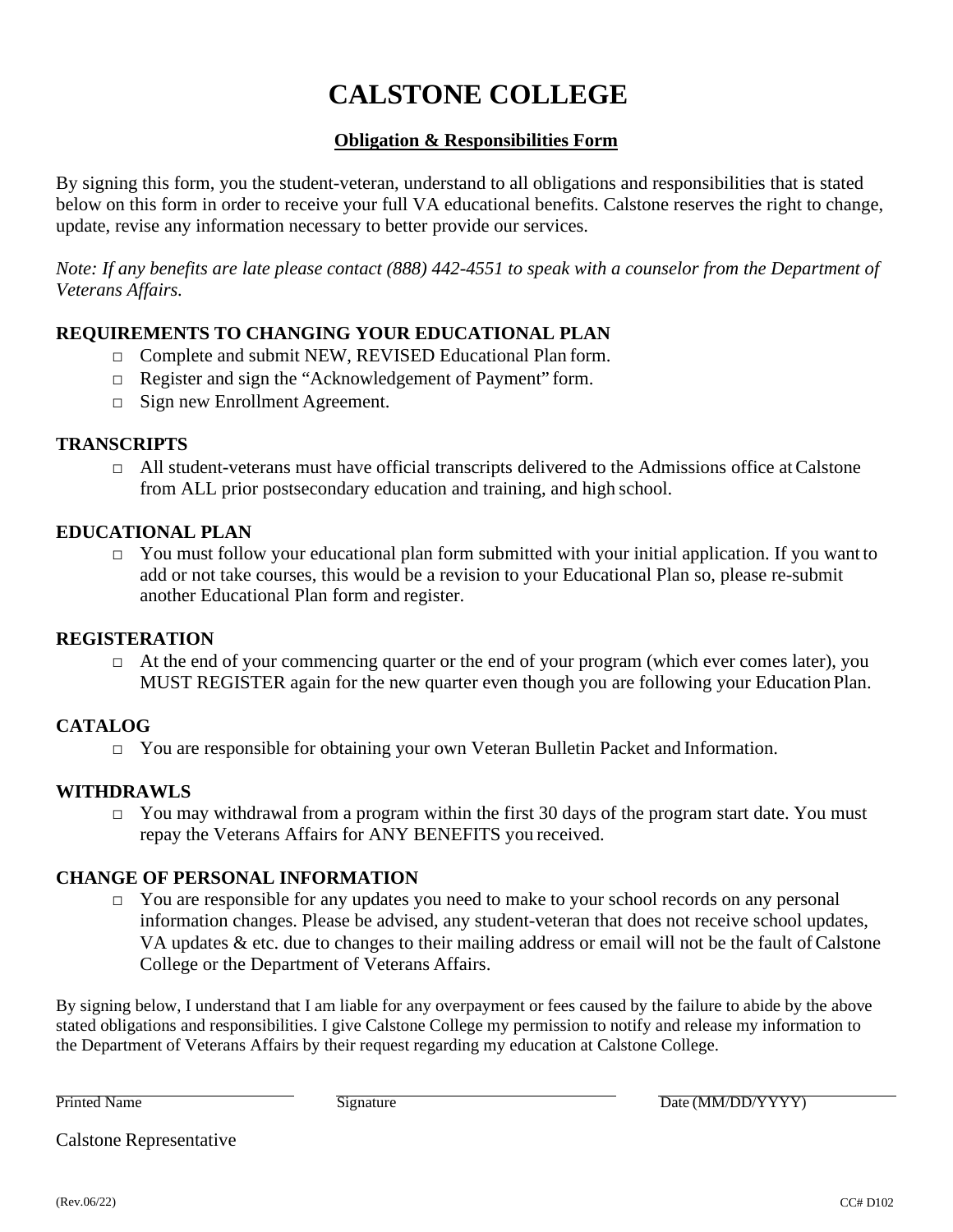### Acknowledgement of Payment

| <b>Student Name:</b>    |                                     | Program Name:<br><b>Commencing Quarter:</b> |  |  |
|-------------------------|-------------------------------------|---------------------------------------------|--|--|
| <b>Student SSN:</b>     |                                     |                                             |  |  |
| <b>Charges to Apply</b> | Tuition                             | $\bullet$<br>$\bullet$                      |  |  |
|                         | Tools, Materials, & Laboratory Fees | $\ddot{\cdot}$                              |  |  |
|                         | <b>STRF Fee</b>                     | $\bullet$<br>$\bullet$                      |  |  |
|                         | Others                              | $\bullet$<br>$\bullet$                      |  |  |
|                         | Total                               | ٠<br>$\bullet$                              |  |  |

I Understand that Calstone College is approved by California State Approving Agency for Veterans Education (CSAAVE). My schedule of payments has been revised to reflect the Post 9/11 GI Bill® disbursements of funds for the spring, summer, fall and Winter Quarters. Calstone will notify and certify enrollments through the VA in accordance with the above-described policy and guidelines. GI Bill® is a registered trademark of the U.S. Department of Veterans Affairs (VA). More information about education benefits offered by VA is available at the official U.S. government Web site at https://www.benefits.va. gov/gibill.

I also understand that because I am a Post 9/11 GI Bill® recipient, I must attend 30 full clock hours per week during each commencing quarter. I must follow by my Educational Plan in order to receive these full benefits of my VA funds. Should I miss any clock hours during the commencing quarter, I will be responsible for any and all debts resulting from the reductions, termination of enrollment, change of course even if the payments were submitted to Calstone. I understand if I need to make any revisions for my educational plan I will notify the Admissions office at Calstone College within 45 days before the next commencing quarter.

By following my educational plan form I will make sure to complete and fulfill all my courses that I have registered and signed for on my educational plan form that I have completed and submitted.

By signing this Acknowledgement of Payment form, I hereby request that all my payments shown above on this Acknowledgement of Payment form will be applied from the Department of Veterans Affairs toward my Post 9/11 GI Bill® and/or Yellow Ribbon Funds to my tuition and fees at Calstone College.

Any refund that needs to be made if any; will be administered by the policies on the Enrollment Agreement signed during the first registration period.

Student Signature Date (MM/DD/YYYY)

Calstone Representative